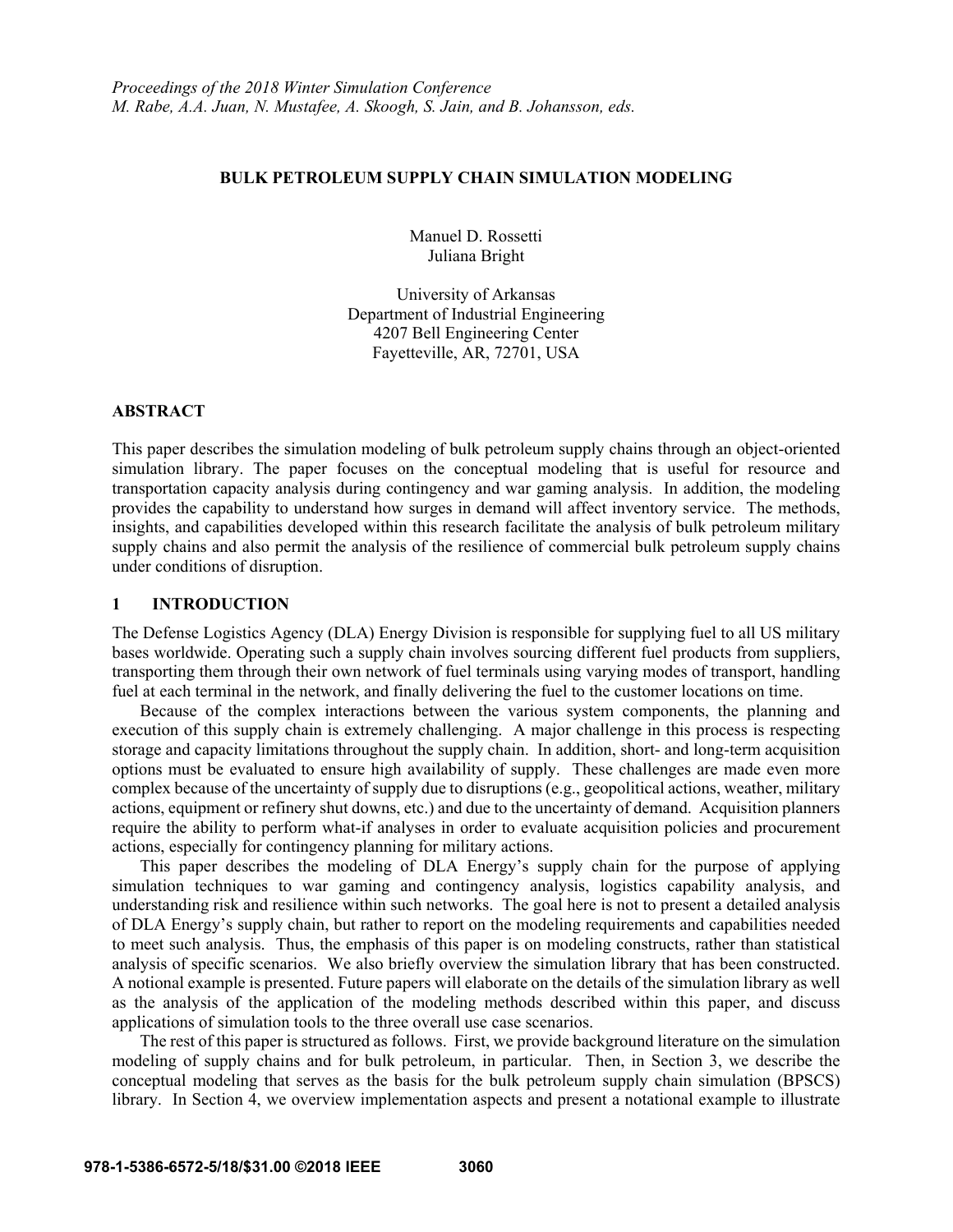how they might be used in practice. Finally, we summarize with some conclusions and future modeling efforts within this domain.

# **2 BACKGROUND**

Supply chains represent complex systems involving the satisfaction of customer demand through distribution and inventory control practices. Because of the complexity of supply chains, simulation has long been utilized as a method for analyzing supply chain systems. For some starting references in this immense field, see for example, Bowersox et al. (1972), Swaminathan et al. (1998), and Terzi and Cavalieri (2004). For a more recent review, see Oliveira et al. (2016). All major types of simulation methods (system dynamics, agent-based, and discrete-event) have been applied within the analysis of supply chain systems. This paper focuses on the discrete-event paradigm and provides background to position this research effort.

Supply chains deliver multiple commodities. In this research, the focus is on bulk petroleum fuels, especially military grade fuels, primarily used within aircraft. Because of its importance, there have been a number of applications of simulation modeling to the analysis of oil and fuel networks. We highlight a few here. Cheng and Duran (2004) describe the application of discrete-event simulation to the world-wide transportation system for ExxonMobil. They present a framework for making stochastic optimal control decisions combined with simulated supply chain performance. The modeling provides for understanding the optimal fleet size under complex routing and optimization methods while balancing the trade-off between ownership or renting and the effect on meeting demand. The model allows for changing the size or composition of the tanker fleet to assess the response of the system to those changes using a what-if analysis. In addition, they use stochastic control to make optimal decisions concerning numbers and types of tankers, whether to rent or return. The modeling accounts for the cost of transportation and inventory. Pitty et al. (2008) consider the various supply chain activities, such as supply and transportation, along with intra-refinery supply chain activities such as procurement planning, scheduling, and operations management. Discrete supply chain activities are integrated along with continuous production through bridging procurement, production, and demand management activities. The model allows various scheduling and policies for being evaluated and the effects on stocks relative to supply and demand measures. Xiong et al. (2017) describe the modeling of military supply chain networks, with a focus on evaluating their effectiveness, especially under conditions of disruption. They provide effectiveness measures that are more pertinent to military supply networks related to network architecture and supply capability. Their modeling example involves a military network that contains vehicle and pipeline deliveries. An Arena simulation model measures the availability of inventory over time and the transportation capacity requirements needed across various demand scenarios. One of the complexities of modeling bulk petroleum supply chains is the modeling of distribution via pipelines. Costa et al. (2014) examine a case study of a Brazilian fuel supply chain. They present some useful conceptual models of ship movements within the system and how batches are sequenced within a pipeline system. Cafaro et al. (2010) also describe the simulation of pipeline transport, especially with respect to pipeline scheduling.

This paper builds on the work of Rossetti et al. (2008) by extending the concepts within that paper to bulk petroleum supply chain modeling. The conceptual modeling constructs described in the next section are encapsulated within an object-oriented library based on the Java Simulation Library (JSL) (Rossetti 2008). The object-oriented nature of Rossetti et al. (2008) provides for similar elements within a bulk petroleum supply network, with the major enhancements related to how bulk fuel terminals specifically process fuel. This work also builds off of the concepts of Rossetti and Chen (2012) by utilizing a database driven architecture for instantiating and simulating the supply chain model. The following section describes the key system components at a conceptual level.

# **3 CONCEPTUAL MODELING**

As Banks and Chwif (2011) and Robinson (2008a,b) contend, conceptual modeling is one of the key elements of simulation modeling and is essential to validation efforts. This section presents a conceptual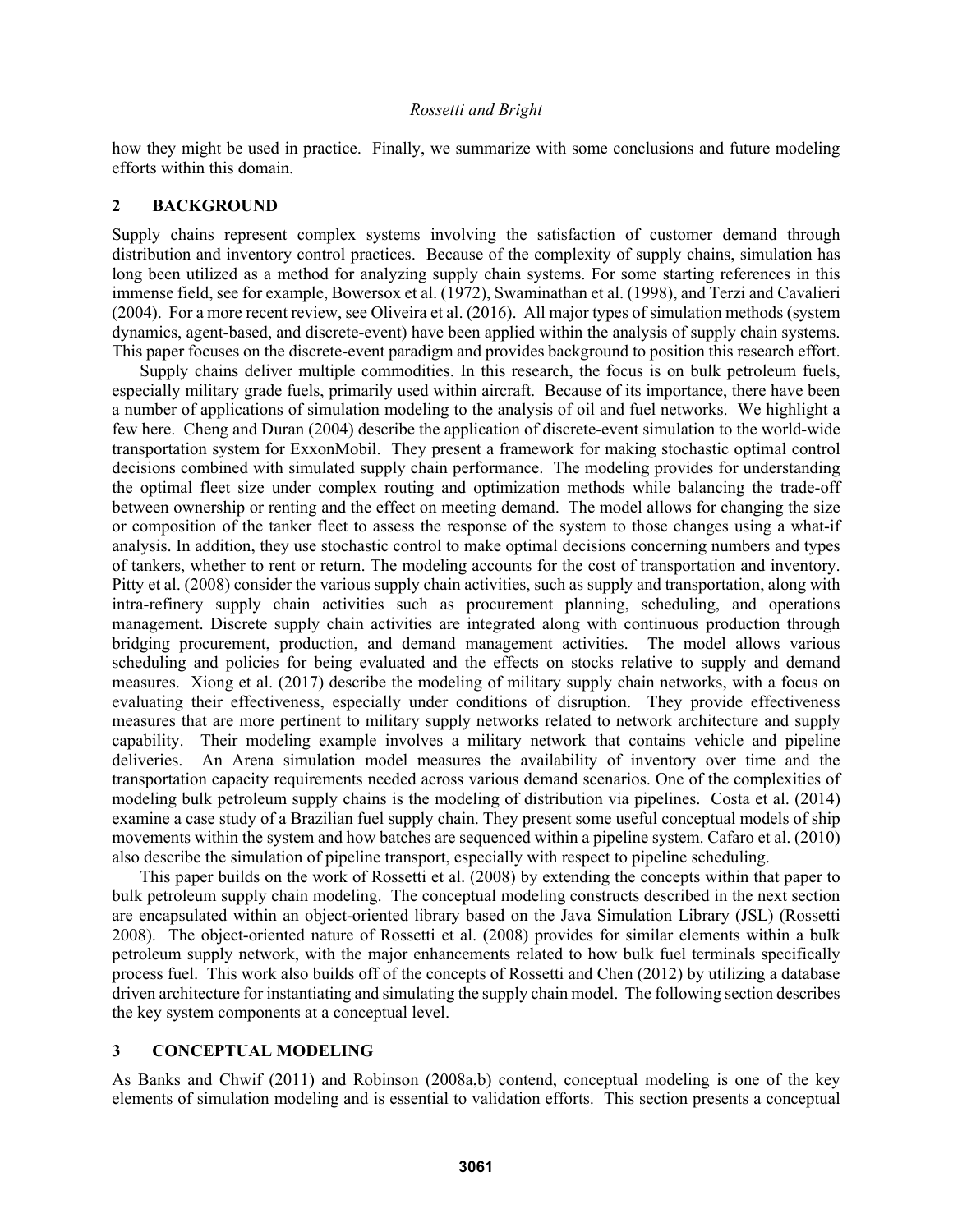model for a bulk petroleum supply chain that is based on the requirements articulated by DLA Energy. While the context is motivated by DLA Energy requirements, the conceptual model should be useful to other simulation researchers and practitioners interested in simulating bulk petroleum supply chains.

The bulk fuel supply chain system's purpose is to meet end user fuel requirements over time. Figure 1 presents a conceptualization of the bulk fuel supply chain. The components of this system are suppliers and customers, who are located on bases at the end of the supply chain; products, namely, bulk petroleum fuels and additives; facilities such as defense fuel supply points (DFSPs), intermediate terminals and bases; and means of transportation between facilities, such as tanker ships, river barges, and tanker trucks.



Figure 1: Conceptual elements of the bulk petroleum supply chain.

 Suppliers and customers form inputs and outputs of the system. Suppliers provide fuel to the system. They are often refineries. Contracts with major commercial suppliers or pipeline operators form the basis for the supply. Suppliers may have limits on how much fuel can be ordered at a time or how often orders can be placed. Locations within the network may have multiple suppliers (primary, secondary) to handle unexpected increases in demand requirements. End customers indicate their planned fuel requirements (by product) allocated over time, with a typical planning horizon of three months. The primary product within the supply chain is jet fuel, both military and commercial grade and additives for converting commercial grade fuel to military grade. Once demand from end customers has been received and processed, planners must decide how to meet the demand via fuel terminals that supply to the end customers (e.g., bases). Fuel transport between suppliers and terminals, between terminals, and between terminals and customers must be planned over time in order to meet end customer demand while maintaining planned inventory levels at the terminals.

The primary conveyances for fuel transport include pipeline, tanker ship, tanker barge, tanker trucks, and rail tanker cars. Bulk petroleum enters the system from supplier sources (e.g., refineries) mainly by pipeline. Fuel moves through the system and may pass from different conveyances (pipeline to tanker ship to tanker truck) before being received at the final destination. Time into and out of the system depends on final destination distance and number of conveyance transfers from origin to destination. On average, 3 to 7 days is normal with some times between 23 and 30 days. Once at location, fuel is normally consumed within a 30-day cycle unless it has been designated for reserve stocks.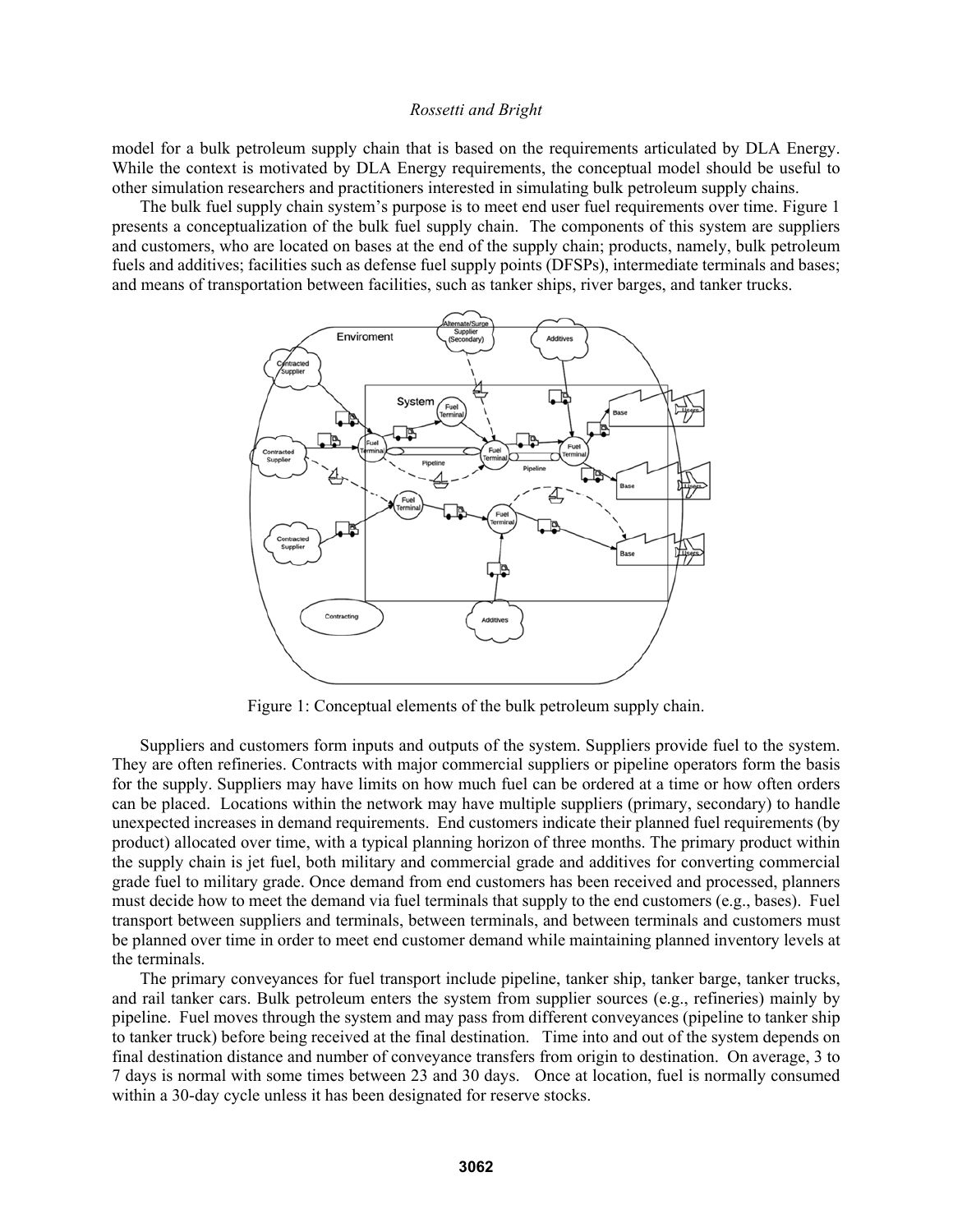## **3.1 Fuel Terminal Conceptual Modeling**

The main activities associated with this system occur at the fuel terminals. Figure 2 illustrates a conceptual representation of a terminal. A terminal is a geographic location that is responsible for three main activities within the supply chain: receiving, storing, and transferring bulk fuel. Fuel terminals within the system allow for the receiving, storing, and issuing of fuel. Fuel terminals have different receipt capabilities and equipment for each type of fuel received. Fuel receipt capabilities consist of fuel piers or docks (for tanker ships or barges), pipeline manifolds, and tanker truck or rail tanker receipt points. The fuel terminals are arranged to receive, store, and issue fuel. Some terminals have manifold systems and tank designs that accommodate transitions to different products for tank usage. Other terminals have segregated fuel storage and manifold systems for each product. Similarly to receipt capabilities, fuel terminals have the capability to issue fuel into aircraft, ships, vehicles and refueling trucks. Fuel terminals may also transfer fuel between terminals by "issuing" to pipeline transfer pumps, fuel piers or docks, tanker truck and rail tanker car loading points. The issuing capability may be separate by product type or may have manifold systems that are designed to accommodate multi-product transfers (or receipts).



Figure 2: Conceptual representation of a terminal.

Terminals may receive bulk fuel by different modes, which include pipelines, tanker ships, barges, tanker rail cars, and tanker trucks from a supplier or other terminal. In order for the terminal to receive a particular mode of fuel transport, the terminal must have the equipment or facilities necessary to receive according to the particular mode. If the receiving equipment or facilities are available, the bulk fuel will be transferred into an available receiving tank (if available). During the receiving process, the fuel is checked for quality assurance to ensure that it meets the desired fuel specifications of the ordered product.

Terminals have specific modes of transport that they can handle. Tanker trucks require a truck stand. A terminal may have many truck stands in order to unload multiple tanker trucks at the same time. A truck stand permits the transfer of fuel to the receiving tank. The end of the pipeline has equipment that permits transfer of incoming pipeline batches to the receiving tank. If the receiving tank is not available, the pipeline transfer process cannot take place. Tanker ships and barges require a dock or berth position to hook up to equipment for transferring to the receiving tank. If there are more barges or tanker ships than berths, then the barge/tanker ship must wait. The berthing position permits the transfer of the fuel to the receiving tank. Fuel from the receiving tank may be transferred into longer-term storage tanks or may be changed over to transfer fuel to outgoing transport modes. The outgoing transport modes also vary by terminal.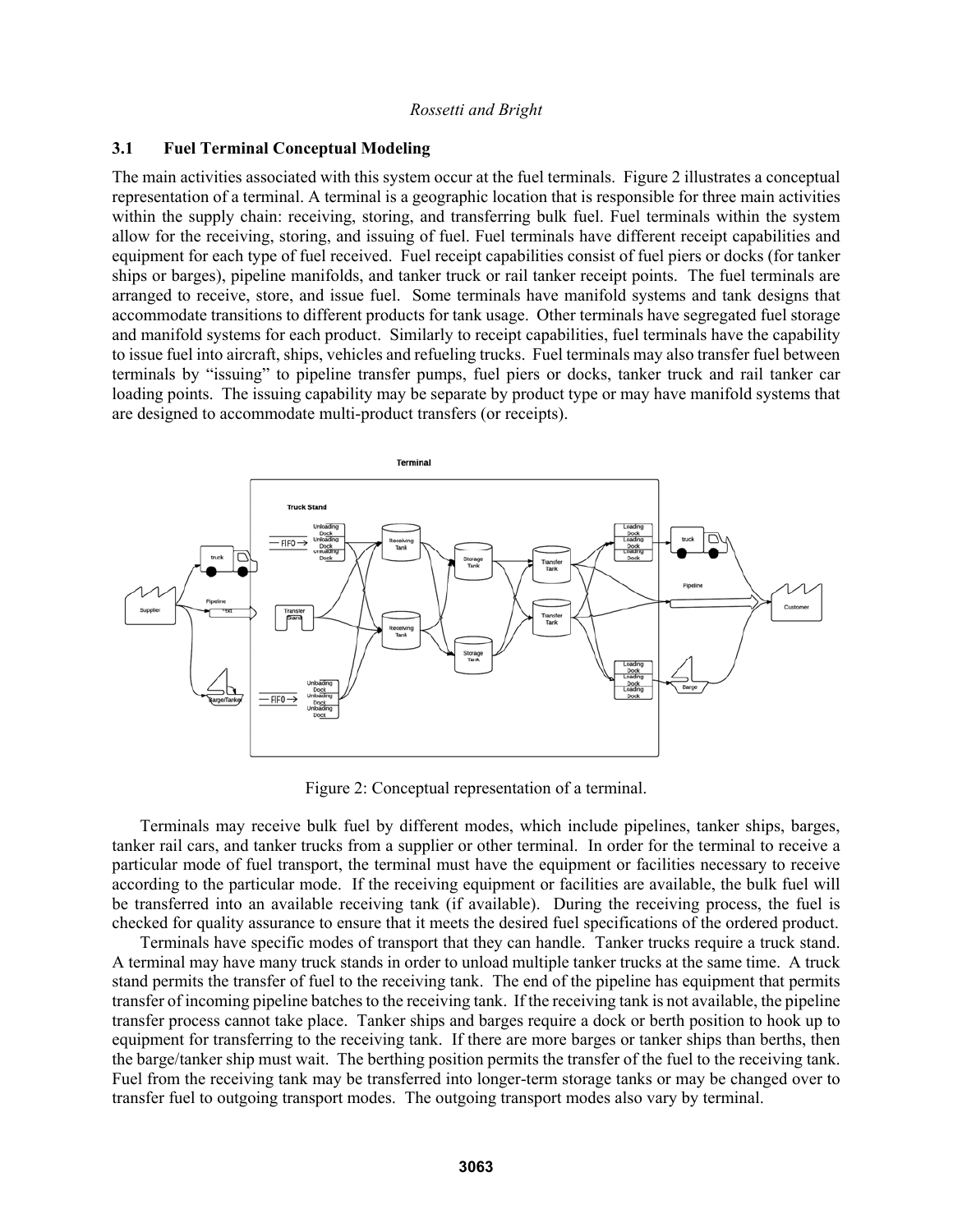There are capacity limits on unloading and loading fuel, both in the number of fuel transfer mechanisms and the rate at which fuel can be transferred. There are also capacity limits on fuel storage by commodity and location. The transfer mechanism requires that the equipment for transfer and the space needed for connecting to the transport mode be available. The fuel transfer time depends on the transfer rate plus setup and quality assurance times.

Each tank handles one type of fuel. Figure 3 shows a schematic of a petroleum fuel storage tank. The safe fill level is the capacity of the tank, which excludes unusable areas at the top for venting and the bottom sediment and settling. The tanks also holds reserve stock, which is for surge (sudden increases in) demand. The rest of the tank is for regular, running demand. There is some buffer (excess) capacity. The remainder corresponds to the maximum inventory level, which is set based on usage and demand. The control limit is the safety stock level, either the reorder point or the minimum allowable inventory. In essence, the inventory control for the fuel operates under a min/max policy that is set to ensure service levels while respecting tank usage and capacity constraints.



Figure 3: Conceptual schematic of a fuel tank.

## **3.2 Terminal Resource Conceptual Modeling**

The complexity of modeling a terminal comes from the modeling of the resources. This section overviews the major resource types and discusses some of the modeling issues. For the purposes of this modeling, there are four major modes of transport: truck, barge/ship, rail and pipeline. Thus, at a terminal there must be resources that handle fuel from each of these modes if the terminal receives, issues, or transfers fuel by any of these modes. Because of this, every terminal has a set of resources that are used based on the type of fuel, the operation (issue/receipt), and complex resource interaction rules.

We conceptualize the terminal as having a boundary over which fuel is received or issued. At the highest level, we are interested in the capacity (or rate) at which fuel can cross the boundary by any of the modes. Thus, a resource is the mechanism by which the fuel crosses the boundary. At this level, we are assuming that fuel using a resource can only cross the boundary in one direction at a time, within the resource. Therefore, in the modeling of the resources, it may be necessary to understand if there are important limitations on the capacity of resources and whether or not the resources interact in ways that limit one another. The interactions between resources are primarily due to complex tankage and piping arrangements that are specific to each terminal. The following section discusses the representation of each of these elements.

## **3.2.1 Truck Racks, Docks, Rail Yards, and Pipelines**

A truck rack is a set of locations that can hold trucks while loading or unloading fuel. A truck rack has a number of slots or truck stands. Each truck stand is taken by one vehicle while loading or unloading fuel. Essentially, the truck hooks up to a fuel transfer point similar to how one sees a fuel truck at a petrol station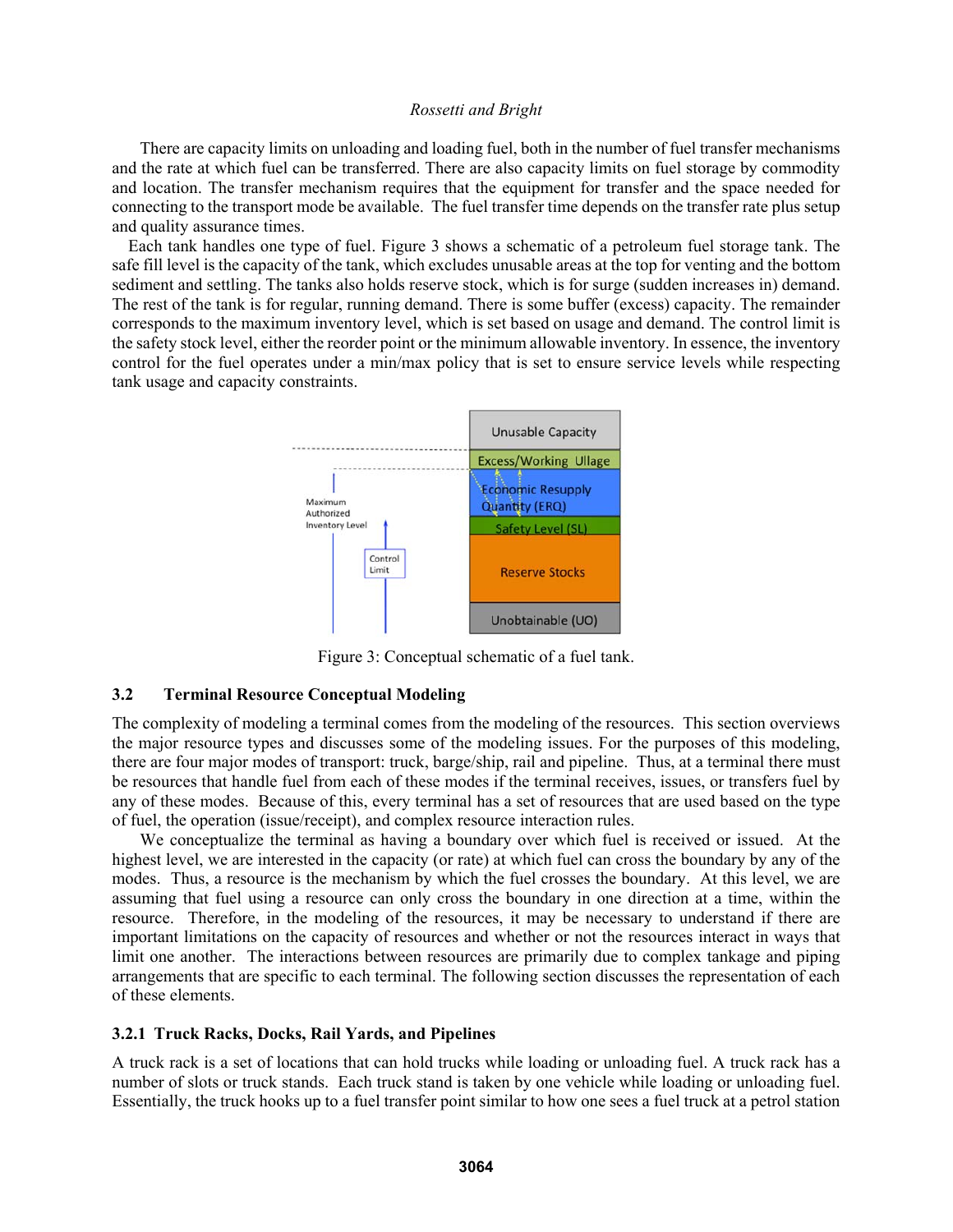operate. A truck rack may be able to load or unload fuel at the same time depending on its design. In many cases, the truck rack is dedicated to one purpose: receiving (unloading fuel) or issuing (loading fuel). Some locations may have a multipurpose truck rack that does both loading and unloading. Depending on the design of the multi-purpose truck rack, it may accommodate simultaneous operation. Whether or not the truck rack can handle more than one type of fuel depends upon its design. Most often there are separate truck stands for each type of fuel. If a truck stand is dedicated to a particular fuel type, then it remains dedicated to that type of fuel and cannot be reconfigured to another fuel type without a significant capital allocation which is beyond the scope of this modeling effort.

Figure 4 presents a conceptual representation of a truck rack. Truck stands 1, 2, 3 of the truck rack are dedicated to product A, whereas truck stand 4 is dedicated to product B. We assume that the truck rack can issue and receive product A and B at the same time, via the truck stands dedicated to each product. However, truck stands 1, 2, 3 can only all be issuing or all be receiving because of the conceptual connection to product A. Similarly, truck stand 4 can only issue or receive product B but cannot perform both operations at the same time. Some possible operating configuration examples include: 1) the truck rack is dedicated to receiving fuel such that all truck stands can only receive fuel, 2) the truck rack is dedicated to issuing fuel such that all truck stands can only issue fuel, 3) the truck rack can issue and receive fuel such that some truck stands can only issue fuel and others can only receive fuel. An individual truck stand cannot issue and receive at the same time.



Figure 4: Truck rack conceptual illustration.

 Rail yards and docks operate in a similar fashion as truck racks, with each having individual resource units that can process fuel. A dock is a set of locations that can hold ships or barges while loading or unloading fuel. A dock has a number of berths. Each berth is taken by only one vehicle while processing fuel. A berth is a single spot on the dock to accommodate a single ship or barge. There may also be complex rules related to which type of ship can have access to the dock while it is being used by other ships. A rail yard is a location that can hold rail tanker cars while loading or unloading fuel. Rail yards have physical constraints on the number of cars that can be processed. A rail yard has a number of fuel access points. Each access point accommodates a set of rail cars: multiple cars are processed simultaneously. The number of rail cars that can be processed simultaneously determines the normal shipment size that is sent to the rail yard. The rail yard is configured to process this batch of rail cars that are in the shipment. Shipment sizes are multiples of the quantity of cars that can be simultaneously processed.

The final fuel transport option is via pipeline. Commercial pipelines are shared amongst many different customers (not just DLA Energy). A pipeline connects a base terminal (first fuel terminal in pipeline system) to intermediate terminals in the pipeline system and ends at the head terminal. The pipeline is a system of interconnected pipes and pumping stations (normally at terminals) to facilitate the transfer of fuel in pipeline batches by product for multi-product pipelines. A pipeline transfers fuel to intermediate or head fuel terminals. The intermediate fuel terminals normally can receive and transfer fuel simultaneously. In a multi-product pipeline, fuel batches are in sequence, with only one fuel type at a time coming in from the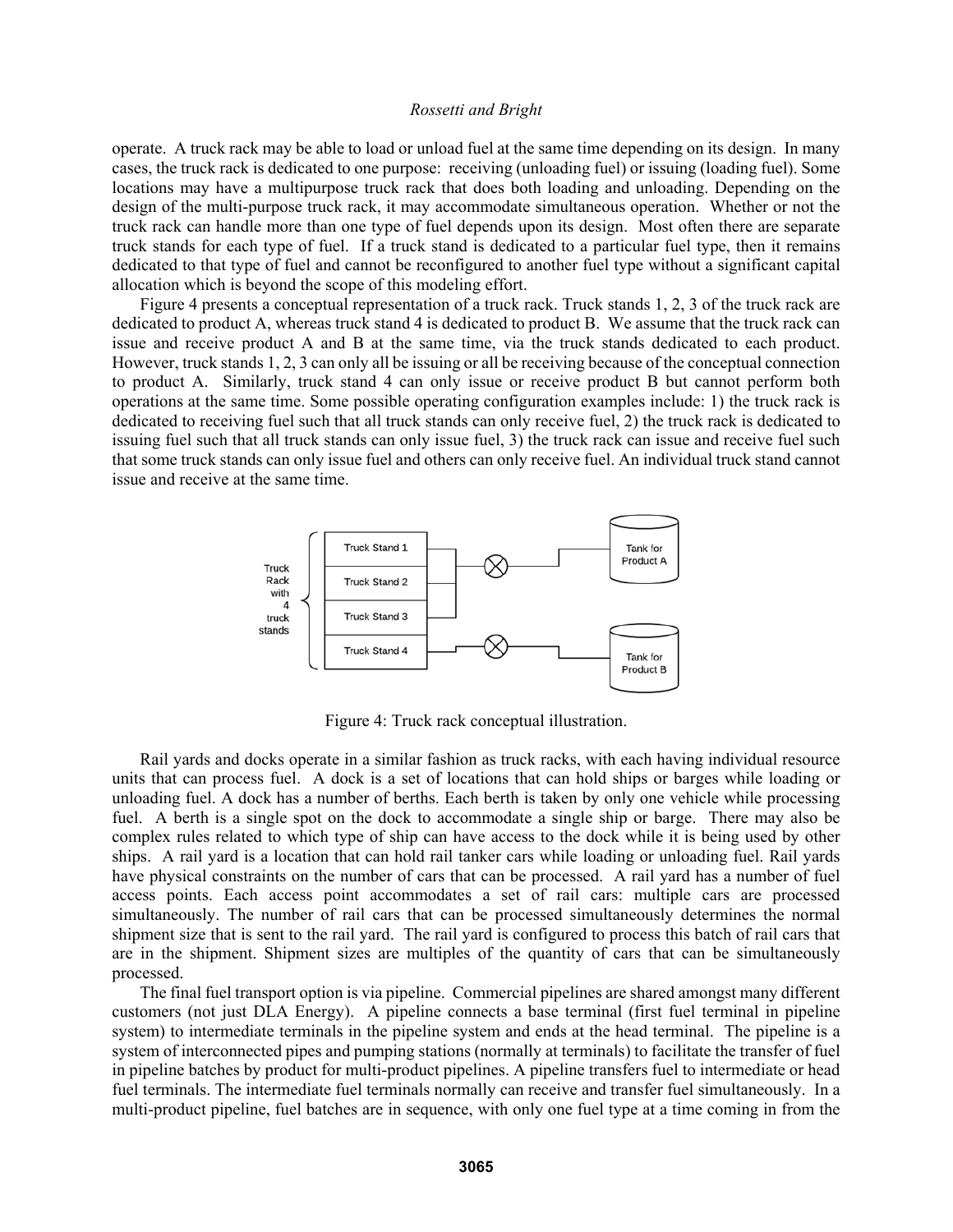pipeline into the receiving terminal.

Figure 5 illustrates a conceptualization of a pipeline at a terminal. Pipelines move *batches* of fuel, with some scheduled time between the batches of potentially different types of fuel. In a sense, the batch represents a load of fuel being conveyed (i.e., like a truck carrying a batch). In the figure, the terminal is able to receive both type A and B fuels, but cannot receive both fuels at the same time, since the batches are flowing sequentially through the pipeline. Similarly, if the fuel is being issued from the terminal via the pipeline, then only one type of fuel can be issued at a time. Users of the pipeline must wait until their batch of fuel is scheduled and maintain the required time between batch submissions on the pipeline.



Figure 5: Pipeline conceptualization.

#### **3.2.2 Modeling Resource Conflicts**

As previously noted, resources can interact in complex ways due to tankage and piping considerations. This section overviews these interactions and describes the modeling issues that must be addressed. A terminal may have one or more of the various types of resources. For example, a terminal may have both truck racks and a dock. As such, there may be interactions between the types of resources that indicate that one type of resource may not be performing an operation concurrently with another resource. For example, there may be rules that state that if a truck rack is issuing fuel type A, then a dock cannot also be issuing fuel type A. The goal is to attempt to articulate these rules so that they can be noted and incorporated into the modeling. A requirement of this modeling is to support the representation of these rules as *data*, rather than as customized programming logic. In this manner, any terminal and its resources can be modeled based on stored rules, thereby allowing for generic modeling of terminals.

Since a tank holds only one type of fuel, we assume that a connection between the tank and a resource is dedicated to a single type of fuel. A fuel type (product) may have one or more connections associated with it. Connections limit the type of operation that can be performed. A single connection can only issue or receive fuel at any particular point in time; however, a connection cannot issue and receive at the same time. Thus, a connection can be in the following states: issuing-busy, receiving-busy, and idle.

Resources have active connections during the issuing or receiving of fuel. These connections constrain the operation of the resources. Resources can be dedicated to the issuing task or to the receiving task or be configured to do either task. If a resource is configured to handle a particular fuel type, then we assume that a connection between the resource and the fuel type exists. If a resource is configured to both issue and receive a type of fuel, then we assume that it cannot perform both tasks at the same time for that type of fuel. In other words, a unit of a resource cannot be both issuing and receiving fuel at the same time. Thus, we ignore this obvious connection conflict.

We model the association between resources, transport modes, and products via the concept of a connection. A connection represents the ability of a resource to issue or receive a particular type of fuel;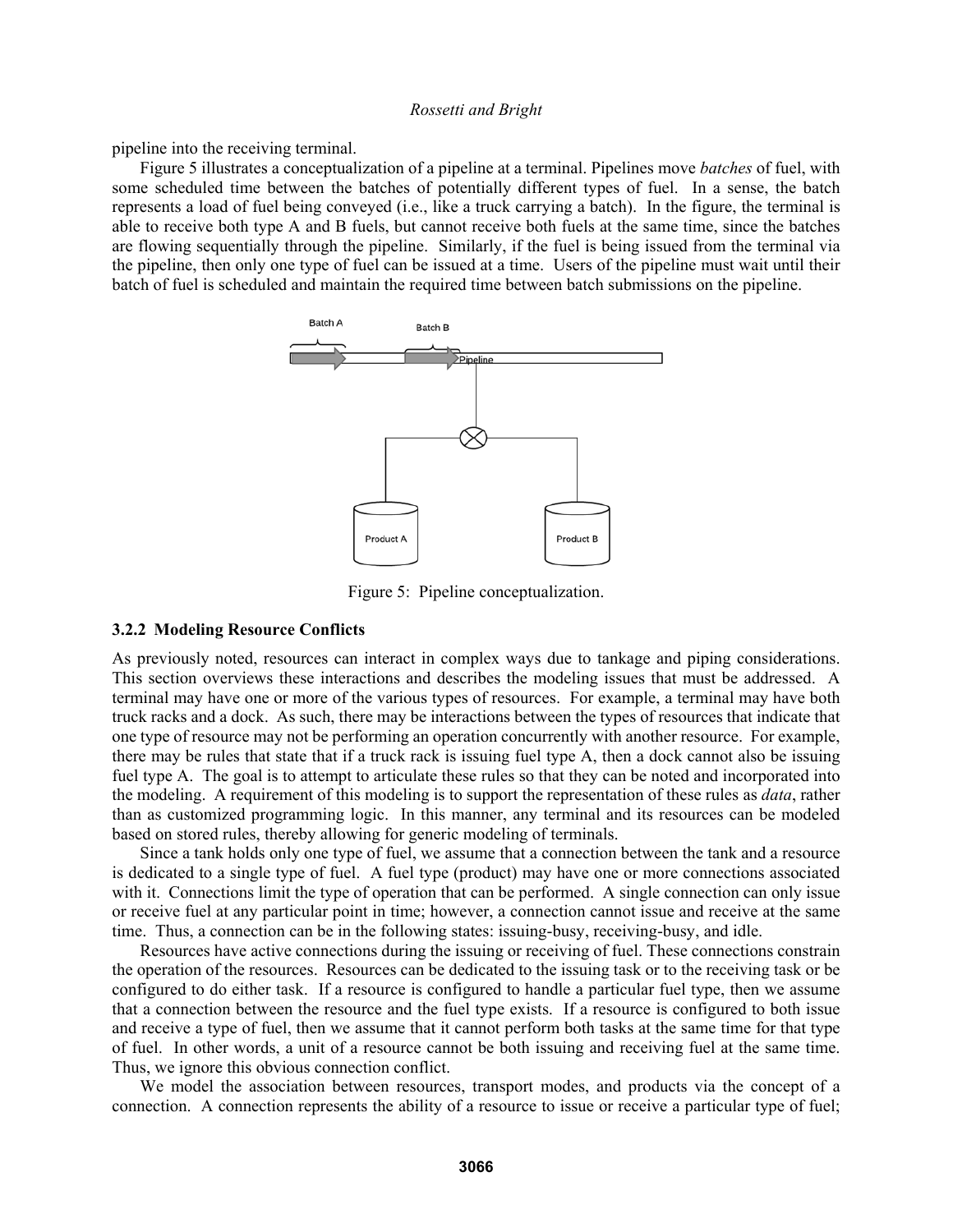however, since resources can share connections, there may be interactions between resources that are not permitted. Resources are also dedicated to handling particular modes of transport. Thus, the ability of a resource to issue a particular fuel according to a particular transport option can be modeled as the following tuple *(resource identifier, transport option, product type, operation).* An instance of this tuple might be Connection  $1 =$  (truck rack 16, 8K tanker truck, JAA jet fuel, issue), which means that truck rack 16 has a connection to issue JAA fuel via 8K tanker trucks. There may be another instance, such as, Connection 2 = (dock 13, 840K barges, JP5 fuel, receipt). If there is a conflict between these two connection assignments, this can be noted as Connection Conflict = (Connection 1, Connection 2), which indicates that truck rack 16 and dock 13 cannot both be issuing and receiving JAA and JP5 at the same time. Note that it may be possible that they could be issuing these fuels at the same time or receiving these fuels at the same time, but according to this conflict, they cannot be doing different operations (issuing, receiving) on different products (JAA, JP5) at the same time. This example should provide a basic illustration of the complex interaction rules that are needed to model resource interactions within a terminal. During the operation of the simulation model, the active connections must be maintained in order to determine whether a resource is permitted to start a processing activity.

## **4 NOTIONAL EXAMPLE AND ILLUSTRATIVE MODELING**

This section presents a notional example to make some of the previously presented conceptual modeling more concrete. In addition, the simulation model translation of the conceptual model is briefly discussed to illustrate the capabilities of the simulation modeling library.

## **4.1 Overview of Simulation Modeling Constructs**

To represent a bulk petroleum supply chain, a database was constructed to represent external suppliers, contracts, terminals, transit times by origin/destination/mode, resources, resource issuing and receipt time by mode and product, resource connection assignments and conflicts, product types, inventory control parameters for each product at each terminal, and demand characteristics. This paper does not detail the requirements and specifications of this database. However, the database provides a specification of the supply chain that is to be simulated and represents a method to persist the simulation model structure and to automatically generate the simulation model from data. Thus, simulation models of bulk petroleum supply chains can be configured and executed based only on data. The simulation library also allows for constructing the model directly from Java code. Thus, a small example, such as shown in the Figure 7, can be readily written by instantiating library objects that represent the elements of the supply chain.

The bulk petroleum supply chain simulation library (BPSCS) is based on the JSL (Rossetti 2008) and the lessons and ideas embodied within Rossetti et al. (2008) and Rossetti and Chen (2012). The BPSCS library encompasses 35 classes and 10 interfaces and is supported by the aforementioned database. While space does not permit the discussion of the full library, a brief overview of the major classes is presented. The major classes of interest are Network, Terminal, TerminalResource, and TimeBasedCarrier.

The Network holds all the elements of the supply chain including the products, transportation types, terminals, external suppliers, and transportation carriers. The network is essentially a container class that facilitates the construction of objects within the network and some of their relationships. The next most important class is the Terminal class. The Terminal class implements the ideas described within Section 3. Instances of Terminal represent customers and suppliers within the network that process fuel (receive and send shipments) and respond to customer demand (receive demand requirements). Every terminal can have one or more suppliers and supply one or more customers. Thus, this is not a arborescent supply chain.

Terminals hold the inventory for products (fuel) and the resources necessary to receive and issue fuel. A TerminalResource is a generalization of the concepts discussed in Section 3.2 and can represent truck racks, docks, rail yards, and pipeline headers. Instances of TerminalResource hold queues and resources for processing incoming and outbound shipments. Both terminals and terminal resources can become unavailable due to disruption events (e.g., hurricane flooding). A TimeBasedCarrier represents the time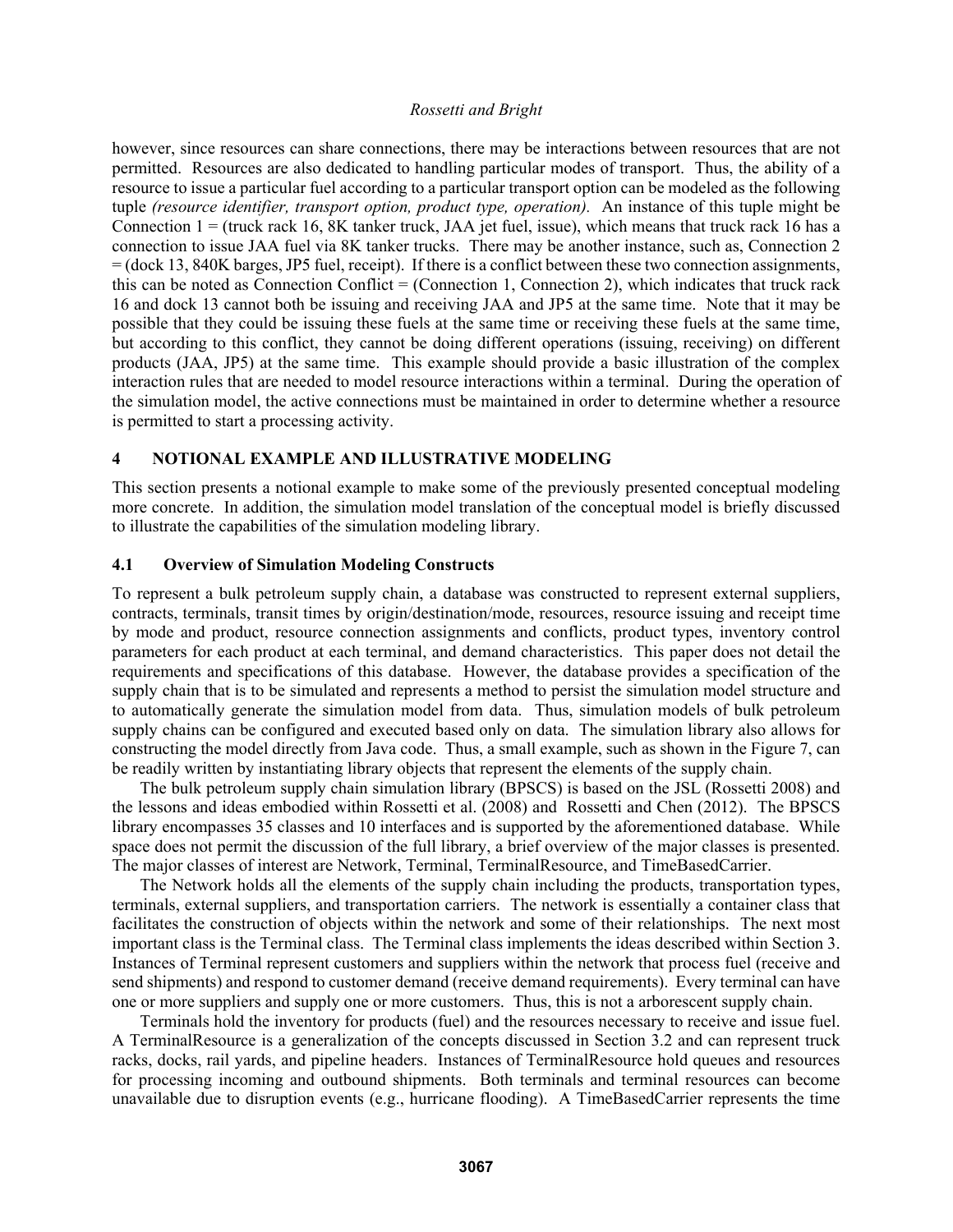that it takes to move products between two locations. Instances of TimeBasedCarrier are held within a class (NetworkOriginDestinationTimeBasedCarrier) that permits the transport time to consider the origin, destination, and transport mode associated with the transport. The following illustrates how to use these classes to construct a simple simulation model "by-hand" instead of from a database representation.

```
Simulation simulation = new Simulation("WSC Example"); 
Network network = buildNetwork(simulation.getModel());
simulation.setNumberOfReplications(20);
simulation.setLengthOfReplication(90);//days 
simulation.run();
out.println(simulation.getHalfWidthSummaryReport());
```
Figure 6: Overall model construction code.

Figure 6 illustrates the building of the overall simulation model. Using standard JSL constructs, line 1 constructs the simulation and line 2 calls a method to construct the entire supply chain network. The rest of the code simply sets up the simulation run, executes the simulation, and prints out standard results. Figure 7 illustrates the definition of a network carrier for providing transportation between origin and destination pairs. The carrier defines these times as dependent on the mode, origin, and destination (the first three arguments of the method call in line 4 of Figure 7). Figure 7 also illustrates the construction of one terminal (Houston) and a terminal resource. The library utilizes the builder coding pattern to define the TerminalResource. Note that statement 5 presents defining issue times, which depend on the pre-operation times (setup), post-operation time, and the pumping rate via the three provided parameters. The construction of objects such as those illustrated here constitute the method for building instances of supply chains via the BPSCS library. Future papers will present further details of the library.

```
NetworkTimeBasedCarrier carrier = new NetworkTimeBasedCarrier(network); 
 network.setShipmentCarrier(carrier); 
carrier.addTransport(pipelineBatch, houston, baltimore, 24); 
carrier.addTransport(tankerTruck8K, yorktown, fort, 1);
Terminal houston = network.addTerminal("Houston");TerminalResource yorktownTruckRack = TerminalResource.builder(yorktown) 
.name(makeResourceName(yorktown, "Truck Rack")).capacity(2).issues(JAA, 
tankerTruck8K).issues(JAA, tankerTruck8K).issueOperation(tankerTruck8K, new 
Uniform(40, 60), new Uniform(20, 30), new Constant(400)). build();
```
Figure 7: Instantiating library elements.

As one might expect, a supply chain simulation, such as described here, will produce a tremendous amount of statistical output. The following are *some* of the key performance measures (in all cases statistical measures of the variables are captured). For every terminal and every resource within the network, the queuing and resource statistics are captured. The number of shipments requiring vehicles and the waiting time of the shipments are captured as well as customer service measures, such as time to delivery. All the inventory performance measures discussed in Rossetti et al. (2008) are also captured. All captured statistical measures are written and stored in a database.

## **4.2 Notional Example**

Figure 8 presents the terminals and connections within the notional example. This is a simplified representation of part of the DLA Energy East supply chain that is part of DLA Energy's America's East region that has been limited for this paper. The boxes within the figure represent either terminals or external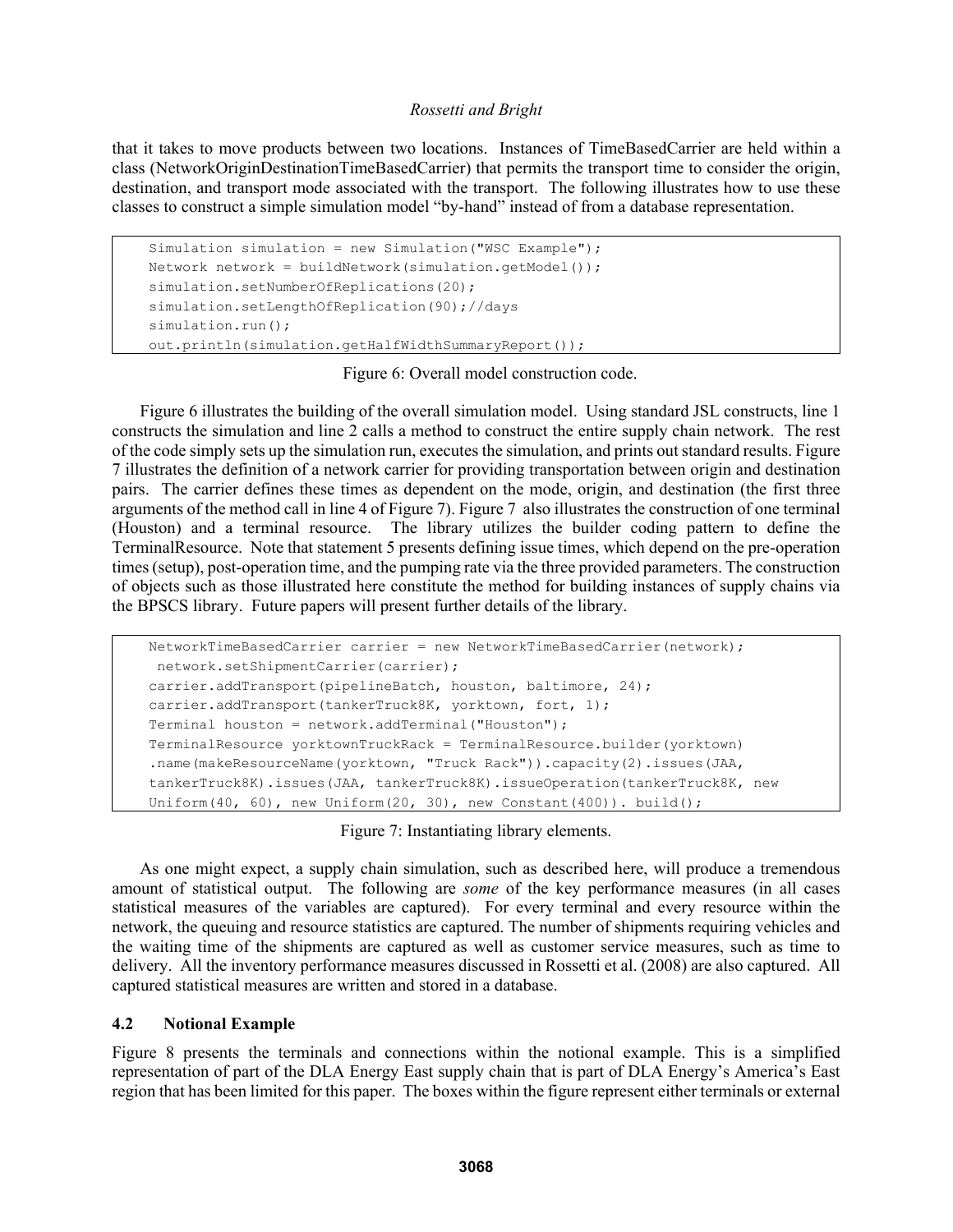suppliers. The smaller boxes within the terminals represent resources for the transportation options (pipeline, barge, rail, and truck). The example contains one external supplier (SDP), three main terminals (Houston, Baltimore, Yorktown), and four terminals/end users (Jacksonville, Port Mahon, AFB, Fort). The example has been limited to include pipeline, barge, and tanker trucks.



Figure 8: DLA Energy East notional example

Houston is the main starting terminal of the network. Fuel type JAA is delivered via pipeline from SDP. Houston supplies Baltimore and Yorktown with JAA via pipeline. Baltimore issues fuel primarily by barge to Port Mahon via the dock, but it also has a backup truck stand. Baltimore issues fuel to Jacksonville via barge. Yorktown issues fuel via barge to an air force base (AFB) and to an army base (Fort) via tanker truck. The mean travel times are indicated in days in the diagram. Figure 8 indicates the inventory policies for each location in thousands of gallons as well as the mean demand per day, which is assumed to be a Poisson process.

One of the uses for the library is for contingency analysis. For instance, suppose a category 4 hurricane makes landfall in the east coast near Baltimore. During this time, it is expected that barge processing will be disrupted due to flooding and storm surge. Suppose the storm lasts for two days and barge processing is disrupted for 14 days, because resources used to process barges at Baltimore, Yorktown, Port Mahon, and AFB become unavailable because of flooding and subsequent clean up. This roughly approximates the effects on Houston resources because of Hurricane Harvey in the summer of 2017.

For the results in Table 1, the model was executed for 20 replications with a warmup period of 100 days. The hurricane event was scheduled for 30 days after the warmup with the disruption lasting 14 days. The planning horizon for the simulation is 60 days. The half-width results are based on 95% confidence levels. Table 1 presents results for selected performance measures of the AFB location based on running the model with and without the hurricane in order to illustrate the type of analysis that can be performed. As can be noted in Table 1, the AFB location has an overall reduction of on-hand inventory during the planning period due to the hurricane. While the ready rate (percentage of time with stock on hand) is still 1.0, we see that the probability of being able to fill the demand directly from stock on hand (FirstFillRate) is reduced from 0.76 to 0.43. While the amount ordered from AFB remains the same, the total number of receipts and amount received is substantially decreased due to the hurricane. Finally, in this instance the control limit for JAA is 10,000 gallons. New metrics created for monitoring disruption events monitor the distance below the control limit and the time spent below the control limit. For DLA, maintaining the control limit is critical for not dipping into war reserves. As noted in Table 1, the percentage of time under the control limit increases from 0.57 to 0.78 over the planning horizon.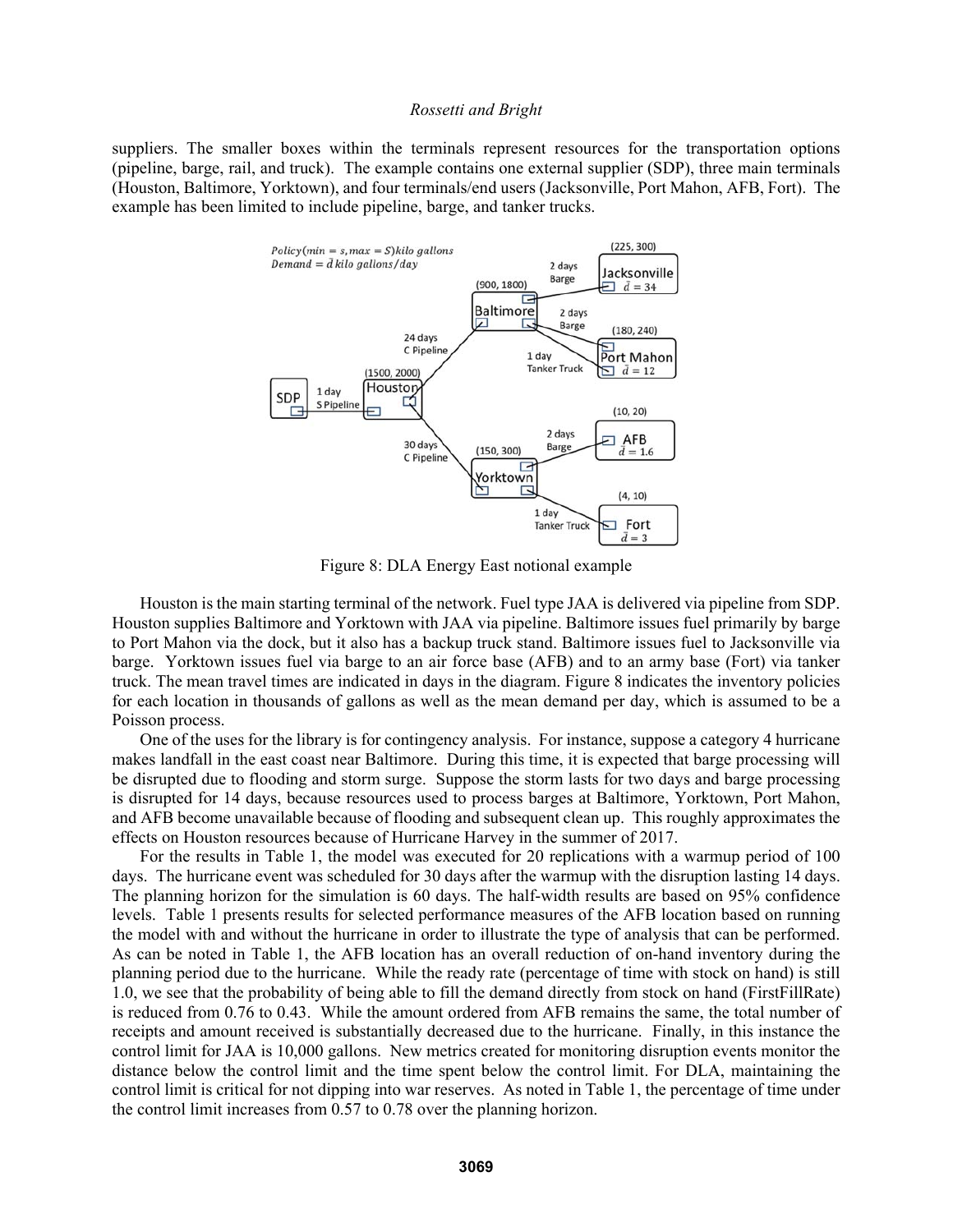|                                             | <b>Without Hurricane</b> |          | <b>With Hurricane</b> |          |
|---------------------------------------------|--------------------------|----------|-----------------------|----------|
| <b>Performance Measure</b>                  | avg                      | hw       | avg                   | hw       |
| AFB:JAA:OnHand                              | 8503.78                  | 948.44   | 5162.89               | 488.38   |
| AFB:JAA:LResponse:DistBelowLimit:10000.0    | 4664.81                  | 137.64   | 4903.08               | 150.49   |
| AFB:JAA:LResponse:MaxDistBelowLimit:10000.0 | 8826.95                  | 280.20   | 8617.50               | 262.83   |
| AFB:JAA:LResponse:PctTimeBelow:10000.0      | 0.57                     | 0.07     | 0.78                  | 0.03     |
| AFB:JAA:LResponse:MaxTimeBelowLimit:10000.0 | 3.92                     | 0.90     | 30.88                 | 0.85     |
| AFB:JAA:ReadyRate                           | 1.00                     | 0.00     | 1.00                  | 0.00     |
| AFB:JAA:AmtBackOrdered                      | 1148.47                  | 970.11   | 21582.70              | 4215.95  |
| AFB:JAA:AmtOnOrder                          | 8101.74                  | 1925.11  | 31876.84              | 4579.68  |
| AFB:JAA:FirstFillRate                       | 0.76                     | 0.09     | 0.43                  | 0.06     |
| AFB:JAA:NumOrdersPlaced                     | 15.30                    | 1.23     | 15.30                 | 1.23     |
| AFB:JAA:TotalAmtOrdered                     | 183495.50                | 14635.42 | 183495.50             | 14635.42 |
| AFB:JAA:TotalAmtReplenished                 | 180509.40                | 13230.48 | 90578.55              | 7572.53  |
| AFB:JAA:TotalNumReplishmentsRecieved        | 15.05                    | 1.12     | 7.55                  | 0.63     |
| AFB:JAA:TotalAmountFilled                   | 182526.20                | 13718.02 | 97605.00              | 6567.64  |

## Table 1: Selected performance metrics for notional example.

# **5 FUTURE WORK**

This paper describes the conceptual modeling of bulk petroleum supply chains for the DLA. The primary purpose of the modeling is to understand the capacity of network components under contingency planning scenarios such as increased surge demand and disruption events. Future work will explore the use of simulation for defining network resilience and for finding alternatives to use to mitigate the effect of network disruption. While many definitions of resilience have been proposed, we adopt the following definition by Vugrin et al. (2010): "Given the occurrence of a particular disruptive event (or set of events), the resilience of a system to that event (or events) is that system's ability to reduce efficiently both the magnitude and duration of deviation from targeted system performance levels." Acquisition processes have tended to ignore issues related to resilience, because acquisition processes focus on finding the lowest cost solutions that meet requirements that have historically not included resilience as part of the decision making context. Future work will explore how to incorporate resilience planning within this complex decision making context using newly developed metrics for monitoring resilience within supply chain simulations.

## **ACKNOWLEDGMENTS**

This material is based upon work supported by the National Science Foundation under Grant No. 0732686 and the support of the Defense Logistics Agency. Any opinions, findings, and conclusions or recommendations expressed in this material are those of the author(s) and do not necessarily reflect the views of the National Science Foundation or the Defense Logistics Agency.

# **REFERENCES**

Banks, J. and L. Chwif. 2011. "Warnings About Simulation". *Journal of Simulation* 5(4):279-291.

- Bowersox, D. J., O. K. Helferich, P. Gilmour, F. W. Morgan, E. J. Marien, G. L. Lawrence, and R. T. Rogers. 1972. *Dynamic Simulation of Physical Distribution Systems*, East Lansing, Mich: Division of Research, Graduate School of Business Administration, Michigan State University.
- Cafaro, V. G., D. C. Cafaro, C. A. Méndez, and J. Cerdá. 2010. "Oil-derivatives Pipeline Logistics Using Discrete-Event Simulation". In *Proceedings of the 2010 Winter Simulation Conference*, edited by B. Johansson et al., 2101-2113. Piscataway, New Jersey: IEEE.
- Cheng, L. and M. A. Duran. 2004. "Logistics for World-wide Crude Oil Transportation Using Discrete Event Simulation and Optimal Control". *Computers & Chemical Engineering,* 28(6-7):897–911.